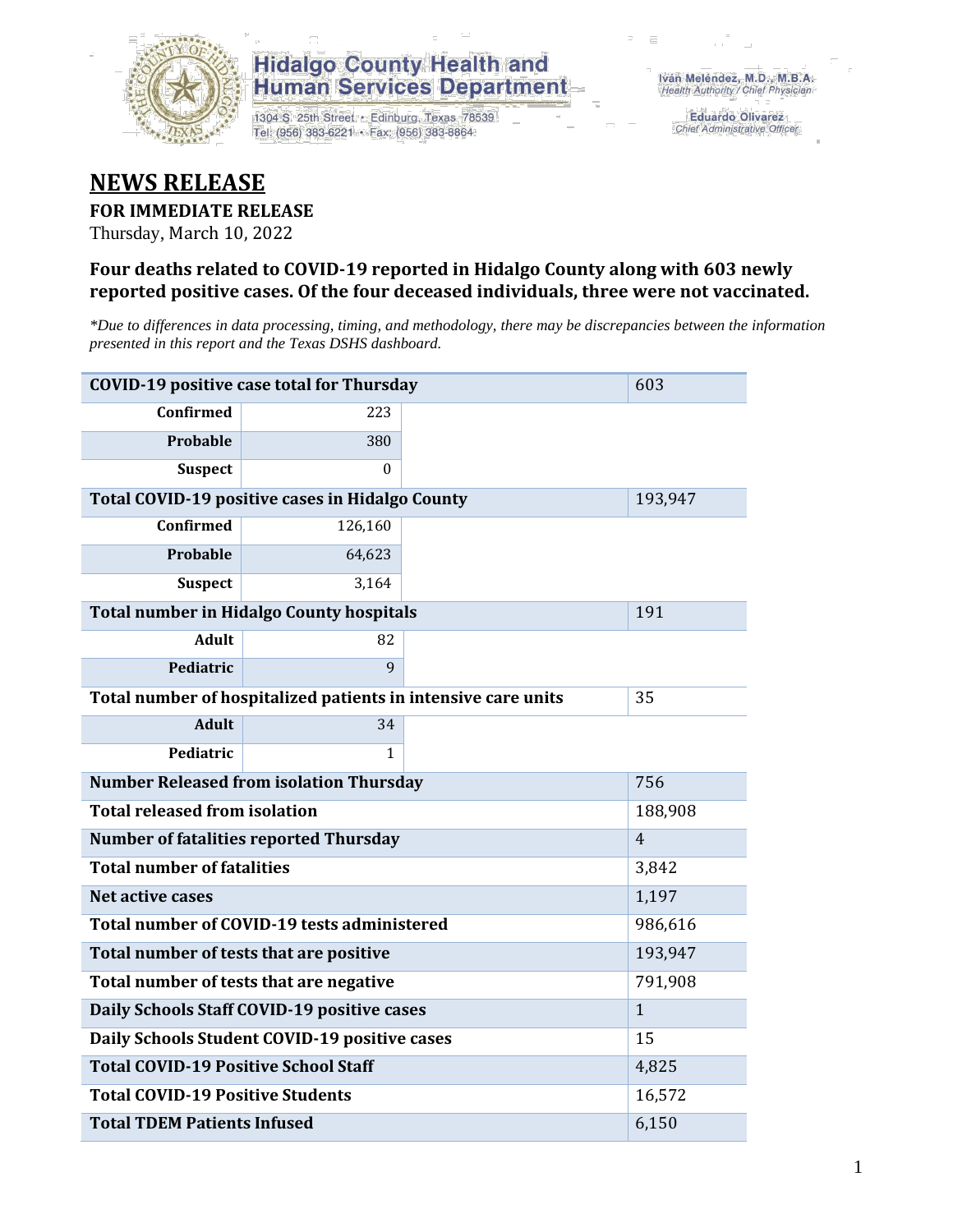

1304 S. 25th Street · Edinburg, Texas 78539 Tel: (956) 383-6221 · Fax: (956) 383-8864

Iván Meléndez, M.D., M.B.A. Health Authority / Chief Physician

> **Eduardo Olivarez** Chief Administrative Officer

*Hidalgo County uses the case status definition provided by the Texas Department of State Health Service's 2020 Epi Case Criteria Guide revised November 2020.*

- *1. Confirmed: A person who has tested positive through a molecular or PCR (oral or nasal swabs) test that looks for the presence of the virus's genetic material.*
- *2. Probable: A person who meets presumptive laboratory evidence through detection of COVID-19 by antigen test in a respiratory specimen.*
- *3. Suspect: A person who meets supported laboratory evidence through detection of specific antibodies in serum, plasma, whole body, and no prior history of being confirmed or probable case.*

*For more information of case status definition for COVID-19, please refer to:*

<https://www.dshs.state.tx.us/IDCU/investigation/epi-case-criteria-guide/2020-Epi-Case-Criteria-Guide.pdf>

| Case Dieakdowii by Age Group: |                        |  |  |  |  |  |  |
|-------------------------------|------------------------|--|--|--|--|--|--|
| <b>Age Range</b>              | <b>Number of Cases</b> |  |  |  |  |  |  |
| $0 - 11$                      | 111                    |  |  |  |  |  |  |
| 12-19                         | 78                     |  |  |  |  |  |  |
| 20s                           | 78                     |  |  |  |  |  |  |
| 30 <sub>s</sub>               | 68                     |  |  |  |  |  |  |
| 40s                           | 79                     |  |  |  |  |  |  |
| 50s                           | 57                     |  |  |  |  |  |  |
| 60s                           | 49                     |  |  |  |  |  |  |
| $70+$                         | 83                     |  |  |  |  |  |  |
| Total:                        | 603                    |  |  |  |  |  |  |
|                               |                        |  |  |  |  |  |  |

Case Breakdown by Age Group: The deaths include:

|                | <b>Age Range</b> | <b>Gender</b> | City     |
|----------------|------------------|---------------|----------|
| 1              | 60s              | Female        | Donna    |
| $\overline{ }$ | 50s              | Male          | Edinburg |
| 3              | $70+$            | Female        | Edinburg |
|                | 70+              | Male          | Pharr    |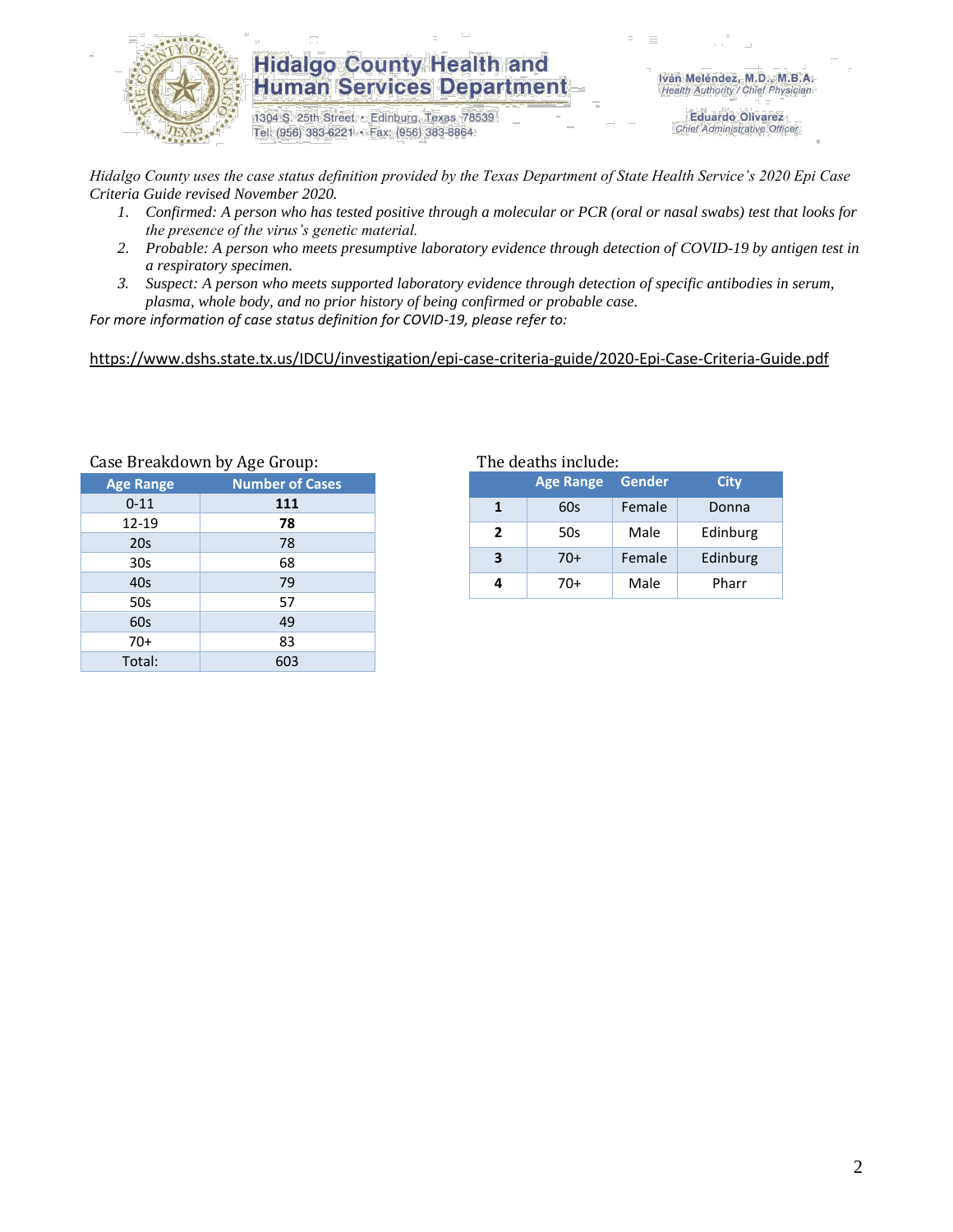

1304 S. 25th Street • Edinburg, Texas 78539<br>Tel: (956) 383-6221 • Fax: (956) 383-8864

Eduardo Olivarez<br>Chief Administrative Officer

#### Thursday, March 10, 2022 positive cases include:

|                         | <b>Age Range</b> | Gender      | <b>City</b> |     | <b>Age Range</b> | <b>Gender</b> | <b>City</b> |
|-------------------------|------------------|-------------|-------------|-----|------------------|---------------|-------------|
| $\mathbf{1}$            | $0 - 19$         | M           | Alamo       | 303 | $0 - 19$         | F             | Mission     |
| $\mathbf{2}$            | $0 - 19$         | F           | Alamo       | 304 | $0 - 19$         | F             | Mission     |
| 3                       | $0 - 19$         | M           | Alamo       | 305 | $0 - 19$         | F             | Mission     |
| 4                       | 20s              | M           | Alamo       | 306 | $0 - 19$         | F             | Mission     |
| 5                       | 20s              | F           | Alamo       | 307 | $0 - 19$         | ${\sf M}$     | Mission     |
| 6                       | 30 <sub>s</sub>  | F           | Alamo       | 308 | $0 - 19$         | F             | Mission     |
| $\overline{\mathbf{z}}$ | 30 <sub>s</sub>  | $\mathsf F$ | Alamo       | 309 | $0 - 19$         | M             | Mission     |
| 8                       | 40s              | M           | Alamo       | 310 | $0 - 19$         | F             | Mission     |
| $\boldsymbol{9}$        | 40s              | M           | Alamo       | 311 | $0 - 19$         | M             | Mission     |
| 10                      | 60s              | F           | Alamo       | 312 | $0 - 19$         | M             | Mission     |
| 11                      | 60s              | M           | Alamo       | 313 | $0 - 19$         | F             | Mission     |
| 12                      | 60s              | F           | Alamo       | 314 | $0 - 19$         | M             | Mission     |
| 13                      | 60s              | M           | Alamo       | 315 | $0 - 19$         | F             | Mission     |
| 14                      | 70+              | M           | Alamo       | 316 | $0 - 19$         | M             | Mission     |
| 15                      | $70+$            | F           | Alamo       | 317 | $0 - 19$         | F             | Mission     |
| 16                      | $70+$            | F           | Alamo       | 318 | $0 - 19$         | F             | Mission     |
| 17                      | $70+$            | M           | Alamo       | 319 | $0 - 19$         | ${\sf M}$     | Mission     |
| 18                      | $70+$            | M           | Alamo       | 320 | $0 - 19$         | M             | Mission     |
| 19                      | $70+$            | F           | Alamo       | 321 | $0 - 19$         | F             | Mission     |
| 20                      | 20s              | F           | Alton       | 322 | $0 - 19$         | M             | Mission     |
| 21                      | 20s              | ${\sf M}$   | Alton       | 323 | $0 - 19$         | ${\sf M}$     | Mission     |
| 22                      | 20s              | F           | Alton       | 324 | $0 - 19$         | F             | Mission     |
| 23                      | 30 <sub>s</sub>  | M           | Alton       | 325 | $0 - 19$         | $\mathsf{M}$  | Mission     |
| 24                      | 30 <sub>s</sub>  | M           | Alton       | 326 | $0 - 19$         | F             | Mission     |
| 25                      | 60s              | M           | Alton       | 327 | $0 - 19$         | ${\sf M}$     | Mission     |
| 26                      | $70+$            | M           | Alton       | 328 | $0 - 19$         | F             | Mission     |
| 27                      | $0 - 19$         | F           | Donna       | 329 | $0 - 19$         | M             | Mission     |
| 28                      | $0 - 19$         | M           | Donna       | 330 | $0 - 19$         | F.            | Mission     |
| 29                      | $0 - 19$         | F           | Donna       | 331 | $0 - 19$         | F             | Mission     |
| 30                      | $0 - 19$         | F.          | Donna       | 332 | $0 - 19$         | F             | Mission     |
| 31                      | $0 - 19$         | M           | Donna       | 333 | $0 - 19$         | M             | Mission     |
| 32                      | $0 - 19$         | М           | Donna       | 334 | $0 - 19$         | M             | Mission     |
| 33                      | 20s              | F           | Donna       | 335 | $0 - 19$         | F             | Mission     |
| 34                      | 20s              | F.          | Donna       | 336 | $0 - 19$         | F             | Mission     |
| 35                      | 20s              | F           | Donna       | 337 | $0 - 19$         | M             | Mission     |
| 36                      | 30 <sub>s</sub>  | F           | Donna       | 338 | $0 - 19$         | M             | Mission     |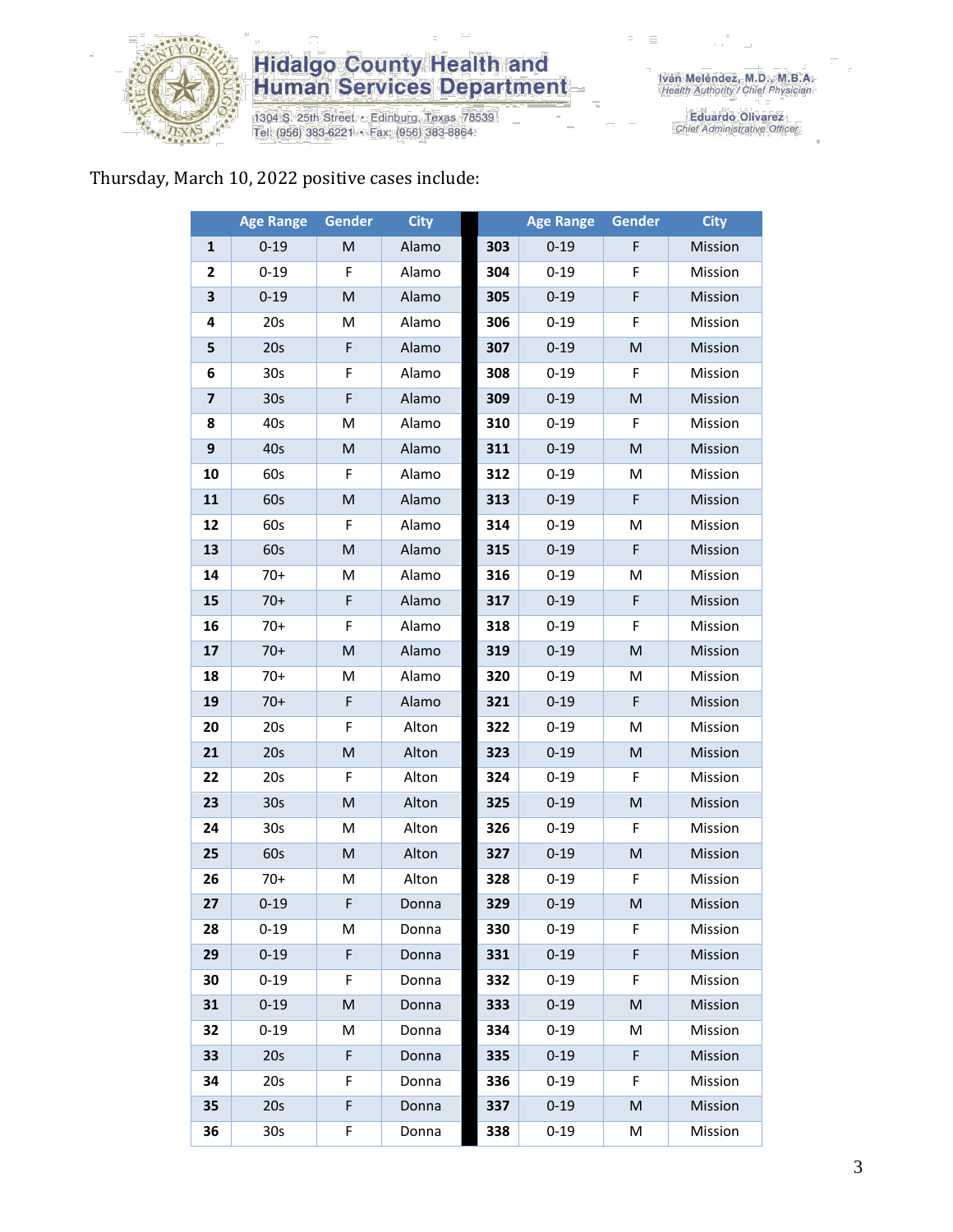

1304 S. 25th Street • Edinburg, Texas 78539<br>Tel: (956) 383-6221 • Fax: (956) 383-8864

| 37 | 30 <sub>s</sub> | F         | Donna    | 339 | $0 - 19$        | M | Mission |
|----|-----------------|-----------|----------|-----|-----------------|---|---------|
| 38 | 40s             | M         | Donna    | 340 | $0 - 19$        | F | Mission |
| 39 | 40s             | F         | Donna    | 341 | $0 - 19$        | F | Mission |
| 40 | 40s             | M         | Donna    | 342 | $0 - 19$        | M | Mission |
| 41 | 40s             | F         | Donna    | 343 | $0 - 19$        | M | Mission |
| 42 | 60s             | F         | Donna    | 344 | $0 - 19$        | M | Mission |
| 43 | 60s             | F         | Donna    | 345 | $0 - 19$        | F | Mission |
| 44 | 60s             | M         | Donna    | 346 | $0 - 19$        | F | Mission |
| 45 | $70+$           | M         | Donna    | 347 | $0 - 19$        | M | Mission |
| 46 | $70+$           | M         | Donna    | 348 | $0 - 19$        | M | Mission |
| 47 | $70+$           | M         | Donna    | 349 | 20s             | F | Mission |
| 48 | $70+$           | M         | Donna    | 350 | 20s             | F | Mission |
| 49 | $0 - 19$        | F         | Edinburg | 351 | 20s             | F | Mission |
| 50 | $0 - 19$        | F         | Edinburg | 352 | 20s             | F | Mission |
| 51 | $0 - 19$        | F         | Edinburg | 353 | 20s             | M | Mission |
| 52 | $0 - 19$        | M         | Edinburg | 354 | 20s             | F | Mission |
| 53 | $0 - 19$        | F         | Edinburg | 355 | 20s             | F | Mission |
| 54 | $0 - 19$        | F         | Edinburg | 356 | 20s             | M | Mission |
| 55 | $0 - 19$        | M         | Edinburg | 357 | 20s             | F | Mission |
| 56 | $0 - 19$        | M         | Edinburg | 358 | 20s             | F | Mission |
| 57 | $0 - 19$        | M         | Edinburg | 359 | 20s             | F | Mission |
| 58 | $0 - 19$        | F         | Edinburg | 360 | 20s             | F | Mission |
| 59 | $0 - 19$        | M         | Edinburg | 361 | 20s             | M | Mission |
| 60 | $0 - 19$        | M         | Edinburg | 362 | 20s             | F | Mission |
| 61 | $0 - 19$        | F         | Edinburg | 363 | 20s             | M | Mission |
| 62 | $0 - 19$        | F         | Edinburg | 364 | 20s             | M | Mission |
| 63 | $0 - 19$        | M         | Edinburg | 365 | 20s             | F | Mission |
| 64 | $0 - 19$        | M         | Edinburg | 366 | 20s             | M | Mission |
| 65 | $0 - 19$        | F         | Edinburg | 367 | 20s             | F | Mission |
| 66 | $0 - 19$        | F         | Edinburg | 368 | 20s             | F | Mission |
| 67 | $0 - 19$        | ${\sf M}$ | Edinburg | 369 | 20s             | F | Mission |
| 68 | $0 - 19$        | M         | Edinburg | 370 | 20s             | F | Mission |
| 69 | $0 - 19$        | F         | Edinburg | 371 | 20s             | F | Mission |
| 70 | $0 - 19$        | M         | Edinburg | 372 | 30 <sub>s</sub> | M | Mission |
| 71 | $0 - 19$        | M         | Edinburg | 373 | 30 <sub>s</sub> | F | Mission |
| 72 | $0 - 19$        | F         | Edinburg | 374 | 30 <sub>s</sub> | F | Mission |
| 73 | $0 - 19$        | M         | Edinburg | 375 | 30 <sub>s</sub> | M | Mission |
| 74 | $0 - 19$        | F         | Edinburg | 376 | 30 <sub>s</sub> | M | Mission |
| 75 | $0 - 19$        | M         | Edinburg | 377 | 30 <sub>s</sub> | F | Mission |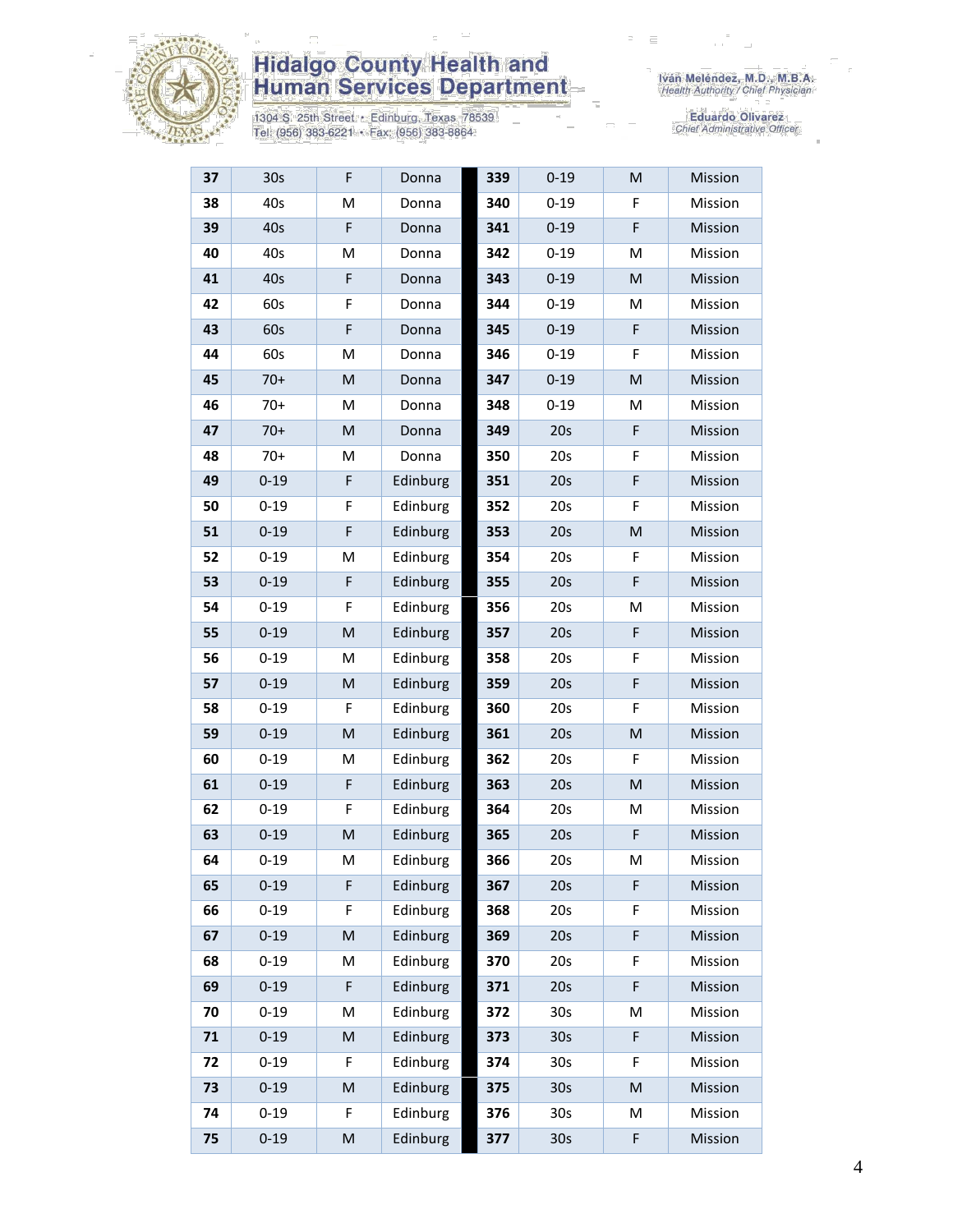

1304 S. 25th Street • Edinburg, Texas 78539<br>Tel: (956) 383-6221 • Fax: (956) 383-8864

| 76  | $0 - 19$        | F | Edinburg | 378 | 30 <sub>s</sub> | M | Mission |
|-----|-----------------|---|----------|-----|-----------------|---|---------|
| 77  | $0 - 19$        | M | Edinburg | 379 | 30s             | M | Mission |
| 78  | $0 - 19$        | M | Edinburg | 380 | 30 <sub>s</sub> | F | Mission |
| 79  | $0 - 19$        | F | Edinburg | 381 | 30 <sub>s</sub> | F | Mission |
| 80  | 20s             | F | Edinburg | 382 | 30 <sub>s</sub> | M | Mission |
| 81  | 20s             | F | Edinburg | 383 | 30 <sub>s</sub> | M | Mission |
| 82  | 20s             | F | Edinburg | 384 | 30 <sub>s</sub> | F | Mission |
| 83  | 20s             | F | Edinburg | 385 | 30 <sub>s</sub> | F | Mission |
| 84  | 20s             | F | Edinburg | 386 | 30 <sub>s</sub> | F | Mission |
| 85  | 20s             | M | Edinburg | 387 | 30 <sub>s</sub> | M | Mission |
| 86  | 20s             | F | Edinburg | 388 | 30 <sub>s</sub> | M | Mission |
| 87  | 20s             | M | Edinburg | 389 | 30 <sub>s</sub> | F | Mission |
| 88  | 20s             | F | Edinburg | 390 | 30 <sub>s</sub> | F | Mission |
| 89  | 20s             | M | Edinburg | 391 | 30 <sub>s</sub> | F | Mission |
| 90  | 20s             | M | Edinburg | 392 | 30 <sub>s</sub> | M | Mission |
| 91  | 20s             | M | Edinburg | 393 | 30 <sub>s</sub> | F | Mission |
| 92  | 20s             | F | Edinburg | 394 | 30 <sub>s</sub> | M | Mission |
| 93  | 20s             | M | Edinburg | 395 | 30 <sub>s</sub> | M | Mission |
| 94  | 20s             | M | Edinburg | 396 | 30 <sub>s</sub> | F | Mission |
| 95  | 30 <sub>s</sub> | M | Edinburg | 397 | 30 <sub>s</sub> | F | Mission |
| 96  | 30 <sub>s</sub> | F | Edinburg | 398 | 30 <sub>s</sub> | F | Mission |
| 97  | 30 <sub>s</sub> | F | Edinburg | 399 | 30 <sub>s</sub> | M | Mission |
| 98  | 30 <sub>s</sub> | F | Edinburg | 400 | 40s             | F | Mission |
| 99  | 30 <sub>s</sub> | F | Edinburg | 401 | 40s             | F | Mission |
| 100 | 30 <sub>s</sub> | M | Edinburg | 402 | 40s             | M | Mission |
| 101 | 30 <sub>s</sub> | F | Edinburg | 403 | 40s             | M | Mission |
| 102 | 30 <sub>s</sub> | F | Edinburg | 404 | 40s             | F | Mission |
| 103 | 40s             | F | Edinburg | 405 | 40s             | M | Mission |
| 104 | 40s             | F | Edinburg | 406 | 40s             | F | Mission |
| 105 | 40s             | M | Edinburg | 407 | 40s             | F | Mission |
| 106 | 40s             | F | Edinburg | 408 | 40s             | F | Mission |
| 107 | 40s             | M | Edinburg | 409 | 40s             | M | Mission |
| 108 | 40s             | F | Edinburg | 410 | 40s             | F | Mission |
| 109 | 40s             | M | Edinburg | 411 | 40s             | M | Mission |
| 110 | 40s             | F | Edinburg | 412 | 40s             | M | Mission |
| 111 | 40s             | F | Edinburg | 413 | 40s             | F | Mission |
| 112 | 40s             | F | Edinburg | 414 | 40s             | F | Mission |
| 113 | 40s             | F | Edinburg | 415 | 40s             | M | Mission |
| 114 | 40s             | F | Edinburg | 416 | 40s             | F | Mission |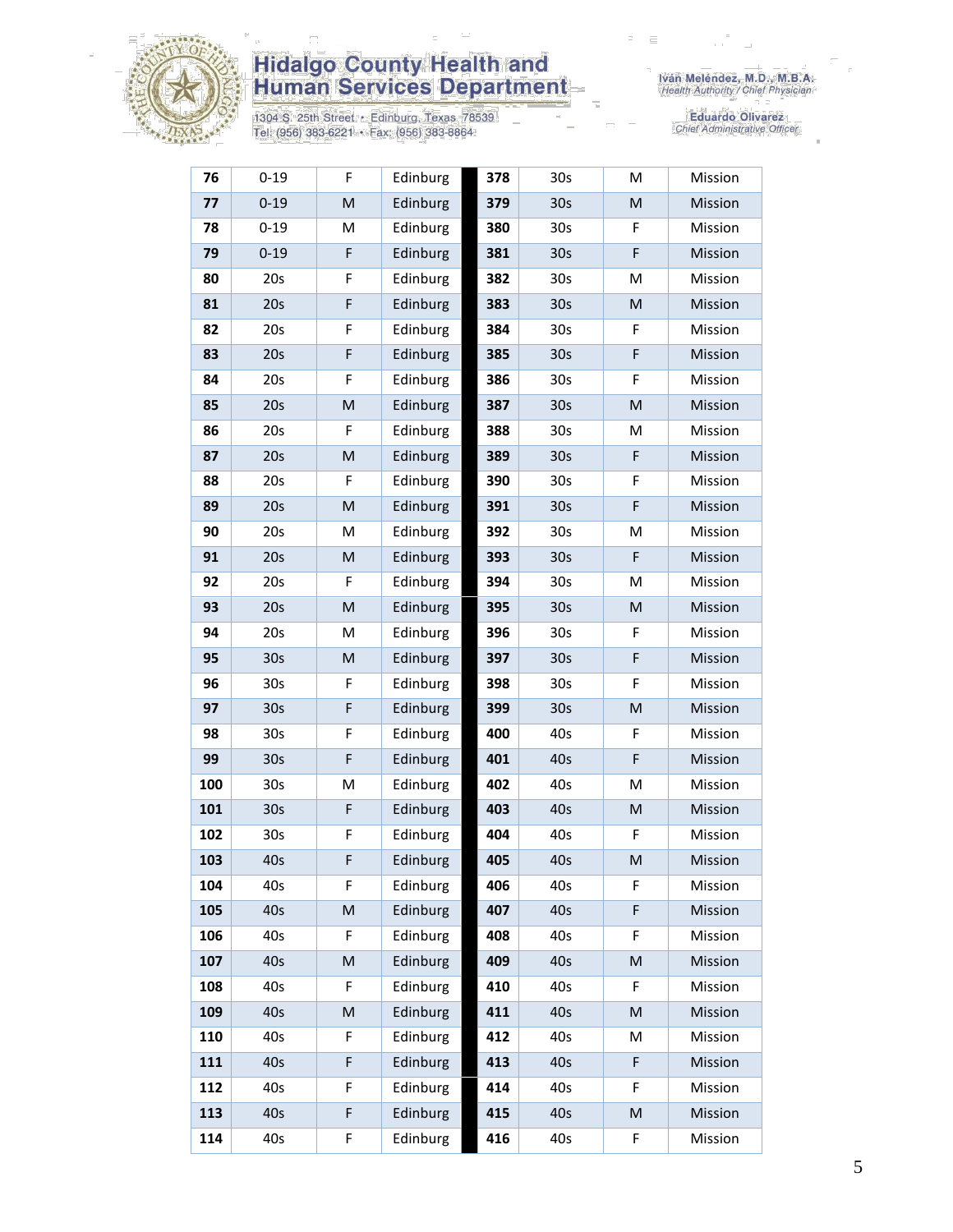

1304 S. 25th Street • Edinburg, Texas 78539<br>Tel: (956) 383-6221 • Fax: (956) 383-8864

| 115 | 40s      | F                                                                                                          | Edinburg | 417 | 40s | M         | Mission |
|-----|----------|------------------------------------------------------------------------------------------------------------|----------|-----|-----|-----------|---------|
| 116 | 40s      | M                                                                                                          | Edinburg | 418 | 40s | M         | Mission |
| 117 | 40s      | M                                                                                                          | Edinburg | 419 | 40s | F         | Mission |
| 118 | 50s      | F                                                                                                          | Edinburg | 420 | 40s | M         | Mission |
| 119 | 50s      | M                                                                                                          | Edinburg | 421 | 40s | F         | Mission |
| 120 | 50s      | F                                                                                                          | Edinburg | 422 | 40s | M         | Mission |
| 121 | 50s      | F                                                                                                          | Edinburg | 423 | 40s | F         | Mission |
| 122 | 50s      | F                                                                                                          | Edinburg | 424 | 40s | F         | Mission |
| 123 | 50s      | M                                                                                                          | Edinburg | 425 | 40s | M         | Mission |
| 124 | 50s      | F                                                                                                          | Edinburg | 426 | 40s | F         | Mission |
| 125 | 50s      | M                                                                                                          | Edinburg | 427 | 40s | F         | Mission |
| 126 | 50s      | F                                                                                                          | Edinburg | 428 | 50s | M         | Mission |
| 127 | 50s      | F                                                                                                          | Edinburg | 429 | 50s | F         | Mission |
| 128 | 60s      | M                                                                                                          | Edinburg | 430 | 50s | F         | Mission |
| 129 | 60s      | F                                                                                                          | Edinburg | 431 | 50s | M         | Mission |
| 130 | 60s      | F                                                                                                          | Edinburg | 432 | 50s | F         | Mission |
| 131 | 60s      | M                                                                                                          | Edinburg | 433 | 50s | F         | Mission |
| 132 | 60s      | F                                                                                                          | Edinburg | 434 | 50s | M         | Mission |
| 133 | 60s      | M                                                                                                          | Edinburg | 435 | 50s | F         | Mission |
| 134 | 60s      | F                                                                                                          | Edinburg | 436 | 50s | м         | Mission |
| 135 | 60s      | ${\sf M}$                                                                                                  | Edinburg | 437 | 50s | M         | Mission |
| 136 | 60s      | M                                                                                                          | Edinburg | 438 | 50s | M         | Mission |
| 137 | 60s      | ${\sf M}$                                                                                                  | Edinburg | 439 | 50s | M         | Mission |
| 138 | $70+$    | M                                                                                                          | Edinburg | 440 | 50s | F         | Mission |
| 139 | $70+$    | F                                                                                                          | Edinburg | 441 | 50s | M         | Mission |
| 140 | $70+$    | M                                                                                                          | Edinburg | 442 | 50s | M         | Mission |
| 141 | $70+$    | F                                                                                                          | Edinburg | 443 | 50s | M         | Mission |
| 142 | $70+$    | M                                                                                                          | Edinburg | 444 | 50s | F         | Mission |
| 143 | $70+$    | M                                                                                                          | Edinburg | 445 | 50s | F         | Mission |
| 144 | $70+$    | F                                                                                                          | Edinburg | 446 | 50s | м         | Mission |
| 145 | $70+$    | M                                                                                                          | Edinburg | 447 | 50s | F         | Mission |
| 146 | $70+$    | F                                                                                                          | Edinburg | 448 | 50s | м         | Mission |
| 147 | $70+$    | $\mathsf{M}% _{T}=\mathsf{M}_{T}\!\left( a,b\right) ,\ \mathsf{M}_{T}=\mathsf{M}_{T}\!\left( a,b\right) ,$ | Edinburg | 449 | 50s | F         | Mission |
| 148 | $70+$    | F                                                                                                          | Edinburg | 450 | 50s | M         | Mission |
| 149 | 40s      | F                                                                                                          | Hidalgo  | 451 | 50s | F         | Mission |
| 150 | 50s      | M                                                                                                          | Hidalgo  | 452 | 50s | M         | Mission |
| 151 | 60s      | F                                                                                                          | Hidalgo  | 453 | 60s | F         | Mission |
| 152 | $0 - 19$ | M                                                                                                          | McAllen  | 454 | 60s | F         | Mission |
| 153 | $0 - 19$ | F                                                                                                          | McAllen  | 455 | 60s | ${\sf M}$ | Mission |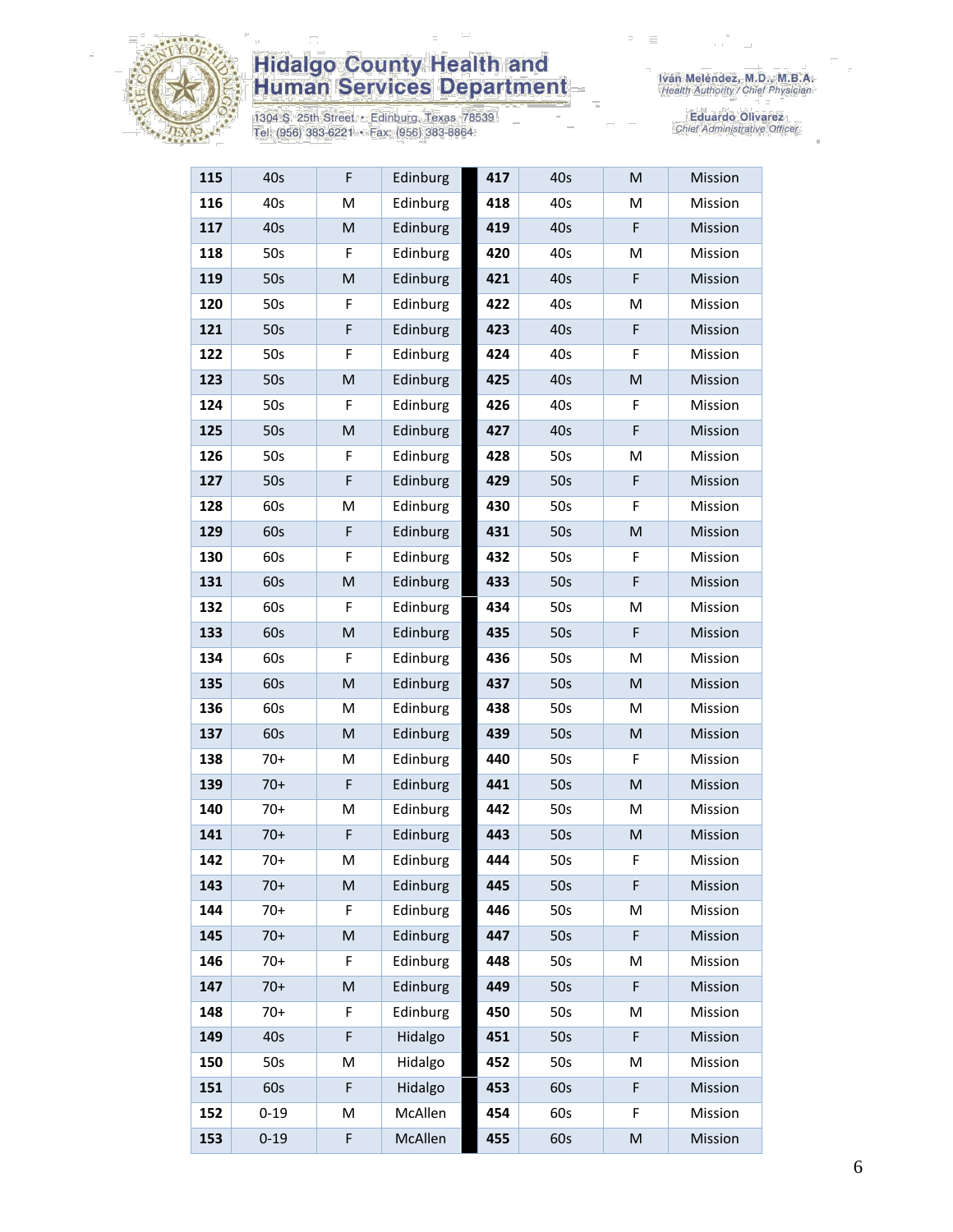

1304 S. 25th Street • Edinburg, Texas 78539<br>Tel: (956) 383-6221 • Fax: (956) 383-8864

| 154 | $0 - 19$        | F  | McAllen | 456 | 60s             | F | Mission |
|-----|-----------------|----|---------|-----|-----------------|---|---------|
| 155 | $0 - 19$        | F  | McAllen | 457 | 60s             | F | Mission |
| 156 | $0 - 19$        | М  | McAllen | 458 | 60s             | F | Mission |
| 157 | $0 - 19$        | F  | McAllen | 459 | $70+$           | M | Mission |
| 158 | $0 - 19$        | F  | McAllen | 460 | $70+$           | F | Mission |
| 159 | $0 - 19$        | M  | McAllen | 461 | $70+$           | F | Mission |
| 160 | $0 - 19$        | М  | McAllen | 462 | $70+$           | M | Mission |
| 161 | $0 - 19$        | F  | McAllen | 463 | $70+$           | M | Mission |
| 162 | $0 - 19$        | F  | McAllen | 464 | $70+$           | M | Mission |
| 163 | $0 - 19$        | F  | McAllen | 465 | $70+$           | M | Mission |
| 164 | $0 - 19$        | F  | McAllen | 466 | $70+$           | M | Mission |
| 165 | $0 - 19$        | F  | McAllen | 467 | $70+$           | M | Mission |
| 166 | $0 - 19$        | М  | McAllen | 468 | $70+$           | M | Mission |
| 167 | $0 - 19$        | F  | McAllen | 469 | $70+$           | F | Mission |
| 168 | $0 - 19$        | M  | McAllen | 470 | $70+$           | M | Mission |
| 169 | $0 - 19$        | M  | McAllen | 471 | $70+$           | F | Mission |
| 170 | $0 - 19$        | F  | McAllen | 472 | $70+$           | M | Mission |
| 171 | $0 - 19$        | M  | McAllen | 473 | $70+$           | M | Mission |
| 172 | 20s             | М  | McAllen | 474 | $0 - 19$        | M | Pharr   |
| 173 | 20s             | F  | McAllen | 475 | $0 - 19$        | F | Pharr   |
| 174 | 20s             | M  | McAllen | 476 | $0 - 19$        | F | Pharr   |
| 175 | 20s             | F  | McAllen | 477 | $0 - 19$        | M | Pharr   |
| 176 | 20s             | M  | McAllen | 478 | $0 - 19$        | M | Pharr   |
| 177 | 20s             | F  | McAllen | 479 | $0 - 19$        | F | Pharr   |
| 178 | 20s             | М  | McAllen | 480 | 20s             | M | Pharr   |
| 179 | 20s             | M  | McAllen | 481 | 20s             | F | Pharr   |
| 180 | 20s             | F. | McAllen | 482 | 20s             | F | Pharr   |
| 181 | 20s             | F  | McAllen | 483 | 20s             | F | Pharr   |
| 182 | 20s             | F  | McAllen | 484 | 20s             | M | Pharr   |
| 183 | 20s             | F  | McAllen | 485 | 30 <sub>s</sub> | F | Pharr   |
| 184 | 30s             | M  | McAllen | 486 | 30 <sub>s</sub> | M | Pharr   |
| 185 | 30 <sub>s</sub> | F  | McAllen | 487 | 30 <sub>s</sub> | M | Pharr   |
| 186 | 30s             | F  | McAllen | 488 | 30s             | F | Pharr   |
| 187 | 30 <sub>s</sub> | M  | McAllen | 489 | 40s             | F | Pharr   |
| 188 | 30s             | F  | McAllen | 490 | 40s             | F | PHARR   |
| 189 | 30 <sub>s</sub> | M  | McAllen | 491 | 40s             | M | Pharr   |
| 190 | 30s             | F  | McAllen | 492 | 40s             | M | Pharr   |
| 191 | 30 <sub>s</sub> | F  | McAllen | 493 | 40s             | F | Pharr   |
| 192 | 40s             | F  | McAllen | 494 | 50s             | F | Pharr   |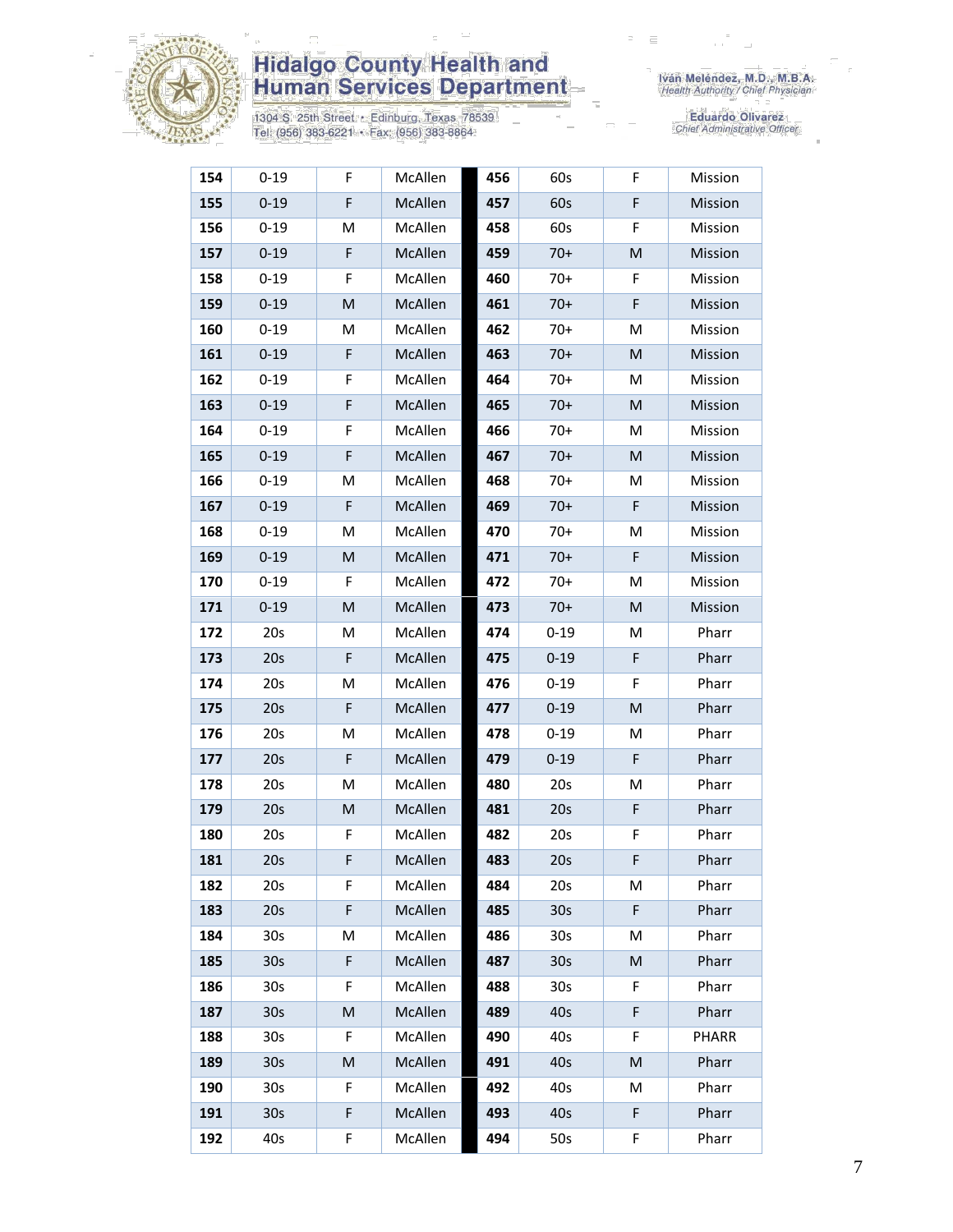

1304 S. 25th Street • Edinburg, Texas 78539<br>Tel: (956) 383-6221 • Fax: (956) 383-8864

| 193 | 40s   | F | McAllen | 495 | 50s             | M | Pharr       |
|-----|-------|---|---------|-----|-----------------|---|-------------|
| 194 | 40s   | F | McAllen | 496 | 50s             | M | Pharr       |
| 195 | 40s   | F | McAllen | 497 | 60s             | F | Pharr       |
| 196 | 50s   | F | McAllen | 498 | 60s             | M | Pharr       |
| 197 | 50s   | M | McAllen | 499 | $70+$           | F | Pharr       |
| 198 | 50s   | М | McAllen | 500 | $70+$           | М | Pharr       |
| 199 | 50s   | F | McAllen | 501 | $70+$           | М | Pharr       |
| 200 | 50s   | M | McAllen | 502 | $70+$           | М | Pharr       |
| 201 | 50s   | M | McAllen | 503 | $0 - 19$        | M | San Juan    |
| 202 | 50s   | М | McAllen | 504 | $0 - 19$        | F | San Juan    |
| 203 | 50s   | M | McAllen | 505 | $0 - 19$        | M | San Juan    |
| 204 | 50s   | M | McAllen | 506 | $0 - 19$        | F | San Juan    |
| 205 | 50s   | F | McAllen | 507 | $0 - 19$        | F | San Juan    |
| 206 | 60s   | F | McAllen | 508 | $0 - 19$        | F | San Juan    |
| 207 | 60s   | M | McAllen | 509 | 20s             | M | San Juan    |
| 208 | 60s   | м | McAllen | 510 | 30s             | F | San Juan    |
| 209 | 60s   | F | McAllen | 511 | 30 <sub>s</sub> | M | San Juan    |
| 210 | 60s   | F | McAllen | 512 | 30 <sub>s</sub> | F | San Juan    |
| 211 | 60s   | F | McAllen | 513 | 40s             | M | San Juan    |
| 212 | 60s   | F | McAllen | 514 | 40s             | м | San Juan    |
| 213 | 60s   | M | McAllen | 515 | 50s             | F | San Juan    |
| 214 | 60s   | M | McAllen | 516 | 50s             | M | San Juan    |
| 215 | 60s   | M | McAllen | 517 | 60s             | M | San Juan    |
| 216 | 60s   | M | McAllen | 518 | $70+$           | M | San Juan    |
| 217 | 60s   | M | McAllen | 519 | $70+$           | F | San Juan    |
| 218 | 60s   | M | McAllen | 520 | $70+$           | F | San Juan    |
| 219 | 60s   | F | McAllen | 521 | $0 - 19$        | M | Undisclosed |
| 220 | $70+$ | F | McAllen | 522 | $0 - 19$        | М | Undisclosed |
| 221 | $70+$ | F | McAllen | 523 | $0 - 19$        | M | Undisclosed |
| 222 | $70+$ | F | McAllen | 524 | $0 - 19$        | M | Undisclosed |
| 223 | $70+$ | F | McAllen | 525 | $0 - 19$        | M | Undisclosed |
| 224 | $70+$ | F | McAllen | 526 | $0 - 19$        | F | Undisclosed |
| 225 | $70+$ | F | McAllen | 527 | $0 - 19$        | M | Undisclosed |
| 226 | $70+$ | F | McAllen | 528 | $0 - 19$        | M | Undisclosed |
| 227 | $70+$ | F | McAllen | 529 | $0 - 19$        | M | Undisclosed |
| 228 | $70+$ | M | McAllen | 530 | $0 - 19$        | F | Undisclosed |
| 229 | $70+$ | F | McAllen | 531 | $0 - 19$        | M | Undisclosed |
| 230 | $70+$ | M | McAllen | 532 | $0 - 19$        | F | Undisclosed |
| 231 | $70+$ | M | McAllen | 533 | $0 - 19$        | M | Undisclosed |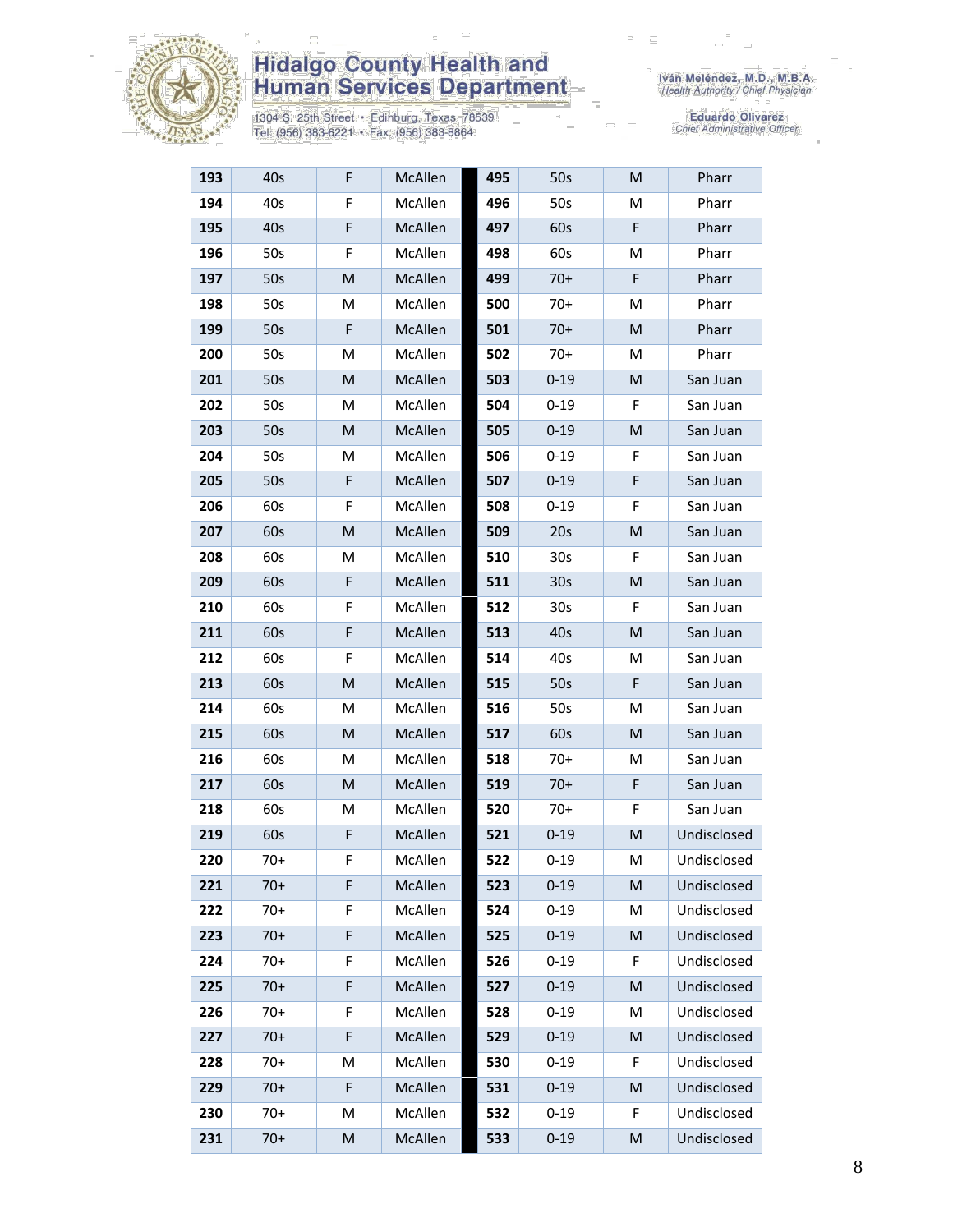

1304 S. 25th Street • Edinburg, Texas 78539<br>Tel: (956) 383-6221 • Fax: (956) 383-8864

| 232 | $70+$           | M           | McAllen  | 534 | $0 - 19$        | M  | Undisclosed |
|-----|-----------------|-------------|----------|-----|-----------------|----|-------------|
| 233 | $70+$           | F           | McAllen  | 535 | $0 - 19$        | F  | Undisclosed |
| 234 | $70+$           | F           | McAllen  | 536 | $0 - 19$        | F  | Undisclosed |
| 235 | $70+$           | M           | McAllen  | 537 | $0 - 19$        | M  | Undisclosed |
| 236 | $70+$           | F           | McAllen  | 538 | $0 - 19$        | М  | Undisclosed |
| 237 | $70+$           | M           | McAllen  | 539 | $0 - 19$        | F  | Undisclosed |
| 238 | $70+$           | F           | McAllen  | 540 | $0 - 19$        | F  | Undisclosed |
| 239 | $70+$           | M           | McAllen  | 541 | $0 - 19$        | M  | Undisclosed |
| 240 | $70+$           | M           | McAllen  | 542 | 20s             | F  | Undisclosed |
| 241 | $70+$           | F           | McAllen  | 543 | 20s             | M  | Undisclosed |
| 242 | $70+$           | F           | McAllen  | 544 | 20s             | F  | Undisclosed |
| 243 | $70+$           | F           | McAllen  | 545 | 20s             | M  | Undisclosed |
| 244 | $70+$           | M           | McAllen  | 546 | 20s             | F  | Undisclosed |
| 245 | $70+$           | $\mathsf F$ | McAllen  | 547 | 20s             | F  | Undisclosed |
| 246 | $70+$           | F           | McAllen  | 548 | 20s             | F  | Undisclosed |
| 247 | $70+$           | ${\sf M}$   | McAllen  | 549 | 20s             | F  | Undisclosed |
| 248 | $70+$           | F           | McAllen  | 550 | 20s             | F  | Undisclosed |
| 249 | $0 - 19$        | $\mathsf F$ | Mercedes | 551 | 30 <sub>s</sub> | M  | Undisclosed |
| 250 | 20s             | F           | Mercedes | 552 | 30s             | F  | Undisclosed |
| 251 | 30 <sub>s</sub> | M           | Mercedes | 553 | 30 <sub>s</sub> | M  | Undisclosed |
| 252 | 40s             | F           | Mercedes | 554 | 30s             | F  | Undisclosed |
| 253 | 50s             | M           | Mercedes | 555 | 30 <sub>s</sub> | M  | Undisclosed |
| 254 | 60s             | F           | Mercedes | 556 | 30s             | M  | Undisclosed |
| 255 | $0 - 19$        | $\mathsf F$ | Mission  | 557 | 30 <sub>s</sub> | F  | Undisclosed |
| 256 | $0 - 19$        | F           | Mission  | 558 | 30s             | M  | Undisclosed |
| 257 | $0 - 19$        | M           | Mission  | 559 | 40s             | M  | Undisclosed |
| 258 | $0 - 19$        | F           | Mission  | 560 | 40s             | M  | Undisclosed |
| 259 | $0 - 19$        | F           | Mission  | 561 | 40s             | F  | Undisclosed |
| 260 | $0 - 19$        | F           | Mission  | 562 | 40s             | F. | Undisclosed |
| 261 | $0 - 19$        | $\mathsf F$ | Mission  | 563 | 40s             | F  | Undisclosed |
| 262 | $0 - 19$        | M           | Mission  | 564 | 40s             | F  | Undisclosed |
| 263 | $0 - 19$        | $\mathsf F$ | Mission  | 565 | 40s             | M  | Undisclosed |
| 264 | $0 - 19$        | M           | Mission  | 566 | 40s             | F  | Undisclosed |
| 265 | $0 - 19$        | F           | Mission  | 567 | 40s             | F  | Undisclosed |
| 266 | $0 - 19$        | F           | Mission  | 568 | 40s             | F  | Undisclosed |
| 267 | $0 - 19$        | M           | Mission  | 569 | 40s             | F  | Undisclosed |
| 268 | $0 - 19$        | M           | Mission  | 570 | 40s             | F  | Undisclosed |
| 269 | $0 - 19$        | $\mathsf F$ | Mission  | 571 | 40s             | F  | Undisclosed |
| 270 | $0 - 19$        | F           | Mission  | 572 | 40s             | F  | Undisclosed |